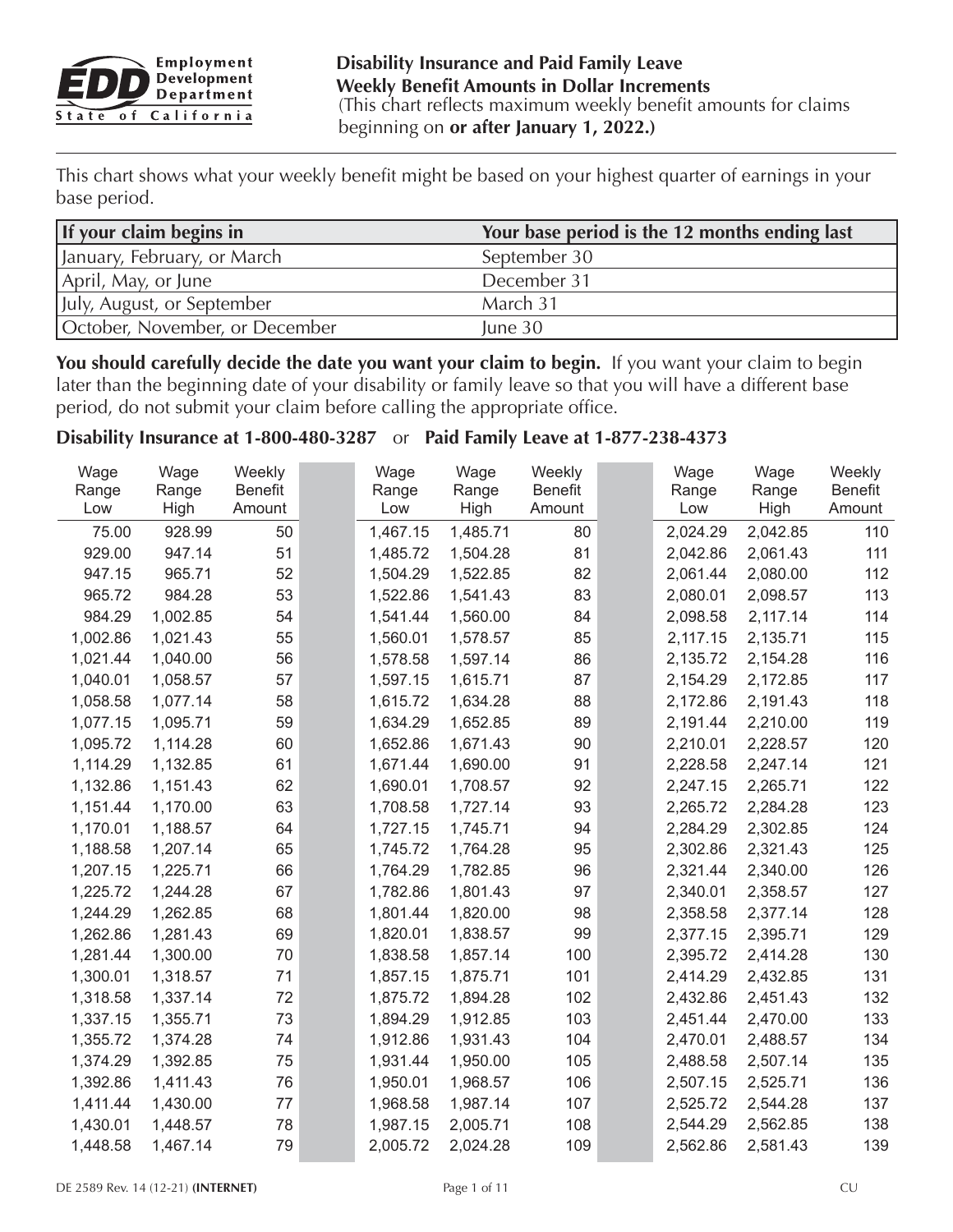| Wage     | Wage     | Weekly  | Wage     | Wage     | Weekly         | Wage     | Wage     | Weekly         |
|----------|----------|---------|----------|----------|----------------|----------|----------|----------------|
| Range    | Range    | Benefit | Range    | Range    | <b>Benefit</b> | Range    | Range    | <b>Benefit</b> |
| Low      | High     | Amount  | Low      | High     | Amount         | Low      | High     | Amount         |
| 2,581.44 | 2,600.00 | 140     | 3,491.44 | 3,510.00 | 189            | 4,401.44 | 4,420.00 | 238            |
| 2,600.01 | 2,618.57 | 141     | 3,510.01 | 3,528.57 | 190            | 4,420.01 | 4,438.57 | 239            |
| 2,618.58 | 2,637.14 | 142     | 3,528.58 | 3,547.14 | 191            | 4,438.58 | 4,457.14 | 240            |
| 2,637.15 | 2,655.71 | 143     | 3,547.15 | 3,565.71 | 192            | 4,457.15 | 4,475.71 | 241            |
| 2,655.72 | 2,674.28 | 144     | 3,565.72 | 3,584.28 | 193            | 4,475.72 | 4,494.28 | 242            |
| 2,674.29 | 2,692.85 | 145     | 3,584.29 | 3,602.85 | 194            | 4,494.29 | 4,512.85 | 243            |
| 2,692.86 | 2,711.43 | 146     | 3,602.86 | 3,621.43 | 195            | 4,512.86 | 4,531.43 | 244            |
| 2,711.44 | 2,730.00 | 147     | 3,621.44 | 3,640.00 | 196            | 4,531.44 | 4,550.00 | 245            |
| 2,730.01 | 2,748.57 | 148     | 3,640.01 | 3,658.57 | 197            | 4,550.01 | 4,568.57 | 246            |
| 2,748.58 | 2,767.14 | 149     | 3,658.58 | 3,677.14 | 198            | 4,568.58 | 4,587.14 | 247            |
| 2,767.15 | 2,785.71 | 150     | 3,677.15 | 3,695.71 | 199            | 4,587.15 | 4,605.71 | 248            |
| 2,785.72 | 2,804.28 | 151     | 3,695.72 | 3,714.28 | 200            | 4,605.72 | 4,624.28 | 249            |
| 2,804.29 | 2,822.85 | 152     | 3,714.29 | 3,732.85 | 201            | 4,624.29 | 4,642.85 | 250            |
| 2,822.86 | 2,841.43 | 153     | 3,732.86 | 3,751.43 | 202            | 4,642.86 | 4,661.43 | 251            |
| 2,841.44 | 2,860.00 | 154     | 3,751.44 | 3,770.00 | 203            | 4,661.44 | 4,680.00 | 252            |
| 2,860.01 | 2,878.57 | 155     | 3,770.01 | 3,788.57 | 204            | 4,680.01 | 4,698.57 | 253            |
| 2,878.58 | 2,897.14 | 156     | 3,788.58 | 3,807.14 | 205            | 4,698.58 | 4,717.14 | 254            |
| 2,897.15 | 2,915.71 | 157     | 3,807.15 | 3,825.71 | 206            | 4,717.15 | 4,735.71 | 255            |
| 2,915.72 | 2,934.28 | 158     | 3,825.72 | 3,844.28 | 207            | 4,735.72 | 4,754.28 | 256            |
| 2,934.29 | 2,952.85 | 159     | 3,844.29 | 3,862.85 | 208            | 4,754.29 | 4,772.85 | 257            |
| 2,952.86 | 2,971.43 | 160     | 3,862.86 | 3,881.43 | 209            | 4,772.86 | 4,791.43 | 258            |
| 2,971.44 | 2,990.00 | 161     | 3,881.44 | 3,900.00 | 210            | 4,791.44 | 4,810.00 | 259            |
| 2,990.01 | 3,008.57 | 162     | 3,900.01 | 3,918.57 | 211            | 4,810.01 | 4,828.57 | 260            |
| 3,008.58 | 3,027.14 | 163     | 3,918.58 | 3,937.14 | 212            | 4,828.58 | 4,847.14 | 261            |
| 3,027.15 | 3,045.71 | 164     | 3,937.15 | 3,955.71 | 213            | 4,847.15 | 4,865.71 | 262            |
| 3,045.72 | 3,064.28 | 165     | 3,955.72 | 3,974.28 | 214            | 4,865.72 | 4,884.28 | 263            |
| 3,064.29 | 3,082.85 | 166     | 3,974.29 | 3,992.85 | 215            | 4,884.29 | 4,902.85 | 264            |
| 3,082.86 | 3,101.43 | 167     | 3,992.86 | 4,011.43 | 216            | 4,902.86 | 4,921.43 | 265            |
| 3,101.44 | 3,120.00 | 168     | 4,011.44 | 4,030.00 | 217            | 4,921.44 | 4,940.00 | 266            |
| 3,120.01 | 3,138.57 | 169     | 4,030.01 | 4,048.57 | 218            | 4,940.01 | 4,958.57 | 267            |
| 3,138.58 | 3,157.14 | 170     | 4,048.58 | 4,067.14 | 219            | 4,958.58 | 4,977.14 | 268            |
| 3,157.15 | 3,175.71 | 171     | 4,067.15 | 4,085.71 | 220            | 4,977.15 | 4,995.71 | 269            |
| 3,175.72 | 3,194.28 | 172     | 4,085.72 | 4,104.28 | 221            | 4,995.72 | 5,014.28 | 270            |
| 3,194.29 | 3,212.85 | 173     | 4,104.29 | 4,122.85 | 222            | 5,014.29 | 5,032.85 | 271            |
| 3,212.86 | 3,231.43 | 174     | 4,122.86 | 4,141.43 | 223            | 5,032.86 | 5,051.43 | 272            |
| 3,231.44 | 3,250.00 | 175     | 4,141.44 | 4,160.00 | 224            | 5,051.44 | 5,070.00 | 273            |
| 3,250.01 | 3,268.57 | 176     | 4,160.01 | 4,178.57 | 225            | 5,070.01 | 5,088.57 | 274            |
| 3,268.58 | 3,287.14 | 177     | 4,178.58 | 4,197.14 | 226            | 5,088.58 | 5,107.14 | 275            |
| 3,287.15 | 3,305.71 | 178     | 4,197.15 | 4,215.71 | 227            | 5,107.15 | 5,125.71 | 276            |
| 3,305.72 | 3,324.28 | 179     | 4,215.72 | 4,234.28 | 228            | 5,125.72 | 5,144.28 | 277            |
| 3,324.29 | 3,342.85 | 180     | 4,234.29 | 4,252.85 | 229            | 5,144.29 | 5,162.85 | 278            |
| 3,342.86 | 3,361.43 | 181     | 4,252.86 | 4,271.43 | 230            | 5,162.86 | 5,181.43 | 279            |
| 3,361.44 | 3,380.00 | 182     | 4,271.44 | 4,290.00 | 231            | 5,181.44 | 5,200.00 | 280            |
| 3,380.01 | 3,398.57 | 183     | 4,290.01 | 4,308.57 | 232            | 5,200.01 | 5,218.57 | 281            |
| 3,398.58 | 3,417.14 | 184     | 4,308.58 | 4,327.14 | 233            | 5,218.58 | 5,237.14 | 282            |
| 3,417.15 | 3,435.71 | 185     | 4,327.15 | 4,345.71 | 234            | 5,237.15 | 5,255.71 | 283            |
| 3,435.72 | 3,454.28 | 186     | 4,345.72 | 4,364.28 | 235            | 5,255.72 | 5,274.28 | 284            |
| 3,454.29 | 3,472.85 | 187     | 4,364.29 | 4,382.85 | 236            | 5,274.29 | 5,292.85 | 285            |
| 3,472.86 | 3,491.43 | 188     | 4,382.86 | 4,401.43 | 237            | 5,292.86 | 5,311.43 | 286            |
|          |          |         |          |          |                |          |          |                |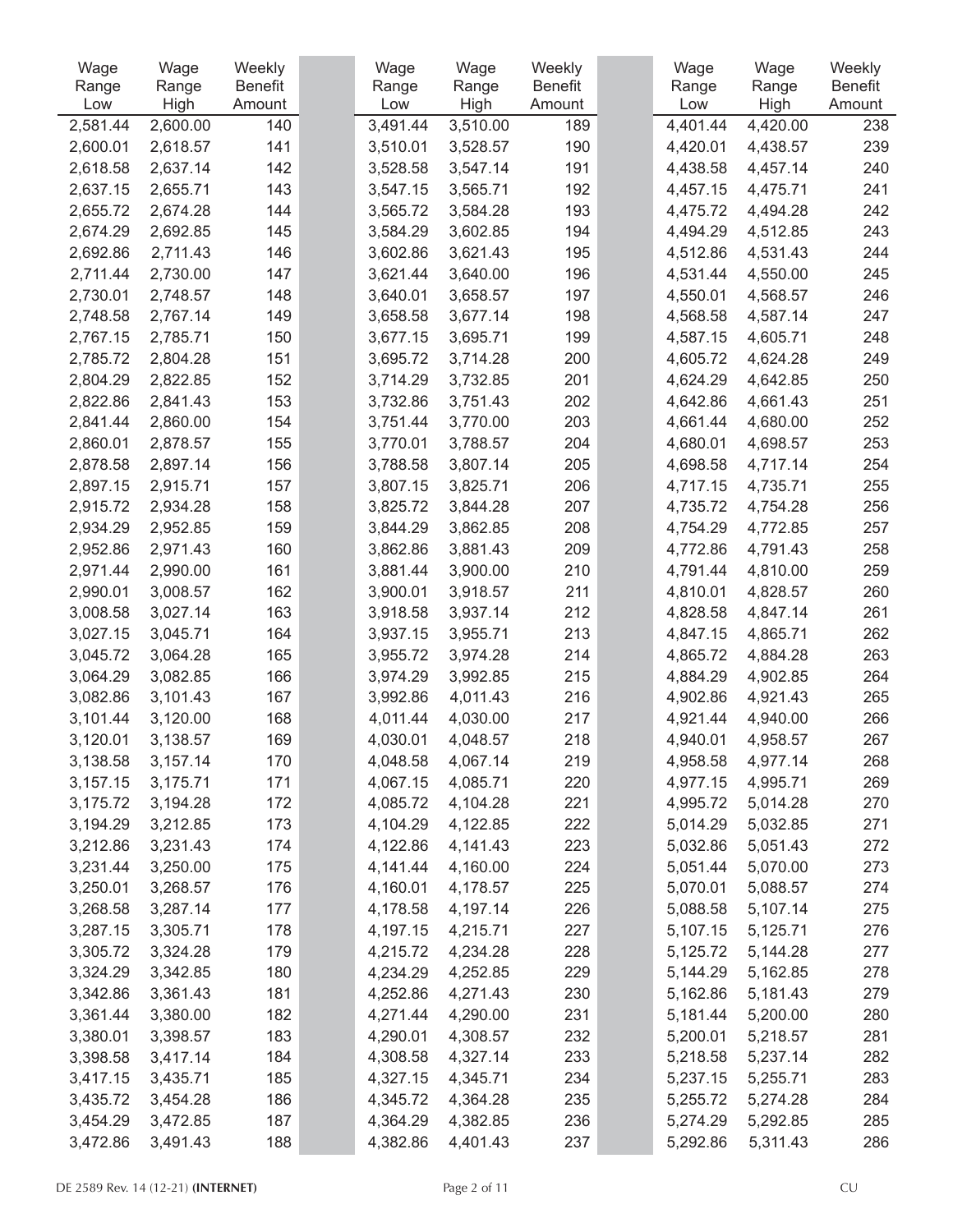| Wage     | Wage     | Weekly  | Wage     | Wage     | Weekly         | Wage     | Wage     | Weekly         |
|----------|----------|---------|----------|----------|----------------|----------|----------|----------------|
| Range    | Range    | Benefit | Range    | Range    | <b>Benefit</b> | Range    | Range    | <b>Benefit</b> |
| Low      | High     | Amount  | Low      | High     | Amount         | Low      | High     | Amount         |
| 5,311.44 | 5,330.00 | 287     | 6,221.44 | 6,240.00 | 336            | 8,320.01 | 8,341.66 | 385            |
| 5,330.01 | 5,348.57 | 288     | 6,240.01 | 6,258.57 | 337            | 8,341.67 | 8,363.33 | 386            |
| 5,348.58 | 5,367.14 | 289     | 6,258.58 | 6,277.14 | 338            | 8,363.34 | 8,385.00 | 387            |
| 5,367.15 | 5,385.71 | 290     | 6,277.15 | 6,295.71 | 339            | 8,385.01 | 8,406.66 | 388            |
| 5,385.72 | 5,404.28 | 291     | 6,295.72 | 6,314.28 | 340            | 8,406.67 | 8,428.33 | 389            |
| 5,404.29 | 5,422.85 | 292     | 6,314.29 | 6,332.85 | 341            | 8,428.34 | 8,450.00 | 390            |
| 5,422.86 | 5,441.43 | 293     | 6,332.86 | 6,351.43 | 342            | 8,450.01 | 8,471.66 | 391            |
| 5,441.44 | 5,460.00 | 294     | 6,351.44 | 6,370.00 | 343            | 8,471.67 | 8,493.33 | 392            |
| 5,460.01 | 5,478.57 | 295     | 6,370.01 | 6,388.57 | 344            | 8,493.34 | 8,515.00 | 393            |
| 5,478.58 | 5,497.14 | 296     | 6,388.58 | 6,407.14 | 345            | 8,515.01 | 8,536.66 | 394            |
| 5,497.15 | 5,515.71 | 297     | 6,407.15 | 6,425.71 | 346            | 8,536.67 | 8,558.33 | 395            |
| 5,515.72 | 5,534.28 | 298     | 6,425.72 | 6,444.28 | 347            | 8,558.34 | 8,580.00 | 396            |
| 5,534.29 | 5,552.85 | 299     | 6,444.29 | 6,462.85 | 348            | 8,580.01 | 8,601.66 | 397            |
| 5,552.86 | 5,571.43 | 300     | 6,462.86 | 6,481.43 | 349            | 8,601.67 | 8,623.33 | 398            |
| 5,571.44 | 5,590.00 | 301     | 6,481.44 | 6,500.00 | 350            | 8,623.34 | 8,645.00 | 399            |
| 5,590.01 | 5,608.57 | 302     | 6,500.01 | 6,518.57 | 351            | 8,645.01 | 8,666.66 | 400            |
| 5,608.58 | 5,627.14 | 303     | 6,518.58 | 6,537.14 | 352            | 8,666.67 | 8,688.33 | 401            |
| 5,627.15 | 5,645.71 | 304     | 6,537.15 | 6,555.71 | 353            | 8,688.34 | 8,710.00 | 402            |
| 5,645.72 | 5,664.28 | 305     | 6,555.72 | 6,574.28 | 354            | 8,710.01 | 8,731.66 | 403            |
| 5,664.29 | 5,682.85 | 306     | 6,574.29 | 6,592.85 | 355            | 8,731.67 | 8,753.33 | 404            |
| 5,682.86 | 5,701.43 | 307     | 6,592.86 | 6,611.43 | 356            | 8,753.34 | 8,775.00 | 405            |
| 5,701.44 | 5,720.00 | 308     | 6,611.44 | 6,630.00 | 357            | 8,775.01 | 8,796.66 | 406            |
| 5,720.01 | 5,738.57 | 309     | 6,630.01 | 6,648.57 | 358            | 8,796.67 | 8,818.33 | 407            |
| 5,738.58 | 5,757.14 | 310     | 6,648.58 | 6,667.14 | 359            | 8,818.34 | 8,840.00 | 408            |
| 5,757.15 | 5,775.71 | 311     | 6,667.15 | 6,685.71 | 360            | 8,840.01 | 8,861.66 | 409            |
| 5,775.72 | 5,794.28 | 312     | 6,685.72 | 6,704.28 | 361            | 8,861.67 | 8,883.33 | 410            |
| 5,794.29 | 5,812.85 | 313     | 6,704.29 | 6,722.85 | 362            | 8,883.34 | 8,905.00 | 411            |
| 5,812.86 | 5,831.43 | 314     | 6,722.86 | 6,741.43 | 363            | 8,905.01 | 8,926.66 | 412            |
| 5,831.44 | 5,850.00 | 315     | 6,741.44 | 6,760.00 | 364            | 8,926.67 | 8,948.33 | 413            |
| 5,850.01 | 5,868.57 | 316     | 6,760.01 | 6,778.57 | 365            | 8,948.34 | 8,970.00 | 414            |
| 5,868.58 | 5,887.14 | 317     | 6,778.58 | 6,797.14 | 366            | 8,970.01 | 8,991.66 | 415            |
| 5,887.15 | 5,905.71 | 318     | 6,797.15 | 7,951.66 | 367            | 8,991.67 | 9,013.33 | 416            |
| 5,905.72 | 5,924.28 | 319     | 7,951.67 | 7,973.33 | 368            | 9,013.34 | 9,035.00 | 417            |
| 5,924.29 | 5,942.85 | 320     | 7,973.34 | 7,995.00 | 369            | 9,035.01 | 9,056.66 | 418            |
| 5,942.86 | 5,961.43 | 321     | 7,995.01 | 8,016.66 | 370            | 9,056.67 | 9,078.33 | 419            |
| 5,961.44 | 5,980.00 | 322     | 8,016.67 | 8,038.33 | 371            | 9,078.34 | 9,100.00 | 420            |
| 5,980.01 | 5,998.57 | 323     | 8,038.34 | 8,060.00 | 372            | 9,100.01 | 9,121.66 | 421            |
| 5,998.58 | 6,017.14 | 324     | 8,060.01 | 8,081.66 | 373            | 9,121.67 | 9,143.33 | 422            |
| 6,017.15 | 6,035.71 | 325     | 8,081.67 | 8,103.33 | 374            | 9,143.34 | 9,165.00 | 423            |
| 6,035.72 | 6,054.28 | 326     | 8,103.34 | 8,125.00 | 375            | 9,165.01 | 9,186.66 | 424            |
| 6,054.29 | 6,072.85 | 327     | 8,125.01 | 8,146.66 | 376            | 9,186.67 | 9,208.33 | 425            |
| 6,072.86 | 6,091.43 | 328     | 8,146.67 | 8,168.33 | 377            | 9,208.34 | 9,230.00 | 426            |
| 6,091.44 | 6,110.00 | 329     | 8,168.34 | 8,190.00 | 378            | 9,230.01 | 9,251.66 | 427            |
| 6,110.01 | 6,128.57 | 330     | 8,190.01 | 8,211.66 | 379            | 9,251.67 | 9,273.33 | 428            |
| 6,128.58 | 6,147.14 | 331     | 8,211.67 | 8,233.33 | 380            | 9,273.34 | 9,295.00 | 429            |
| 6,147.15 | 6,165.71 | 332     | 8,233.34 | 8,255.00 | 381            | 9,295.01 | 9,316.66 | 430            |
| 6,165.72 | 6,184.28 | 333     | 8,255.01 | 8,276.66 | 382            | 9,316.67 | 9,338.33 | 431            |
| 6,184.29 | 6,202.85 | 334     | 8,276.67 | 8,298.33 | 383            | 9,338.34 | 9,360.00 | 432            |
| 6,202.86 | 6,221.43 | 335     | 8,298.34 | 8,320.00 | 384            | 9,360.01 | 9,381.66 | 433            |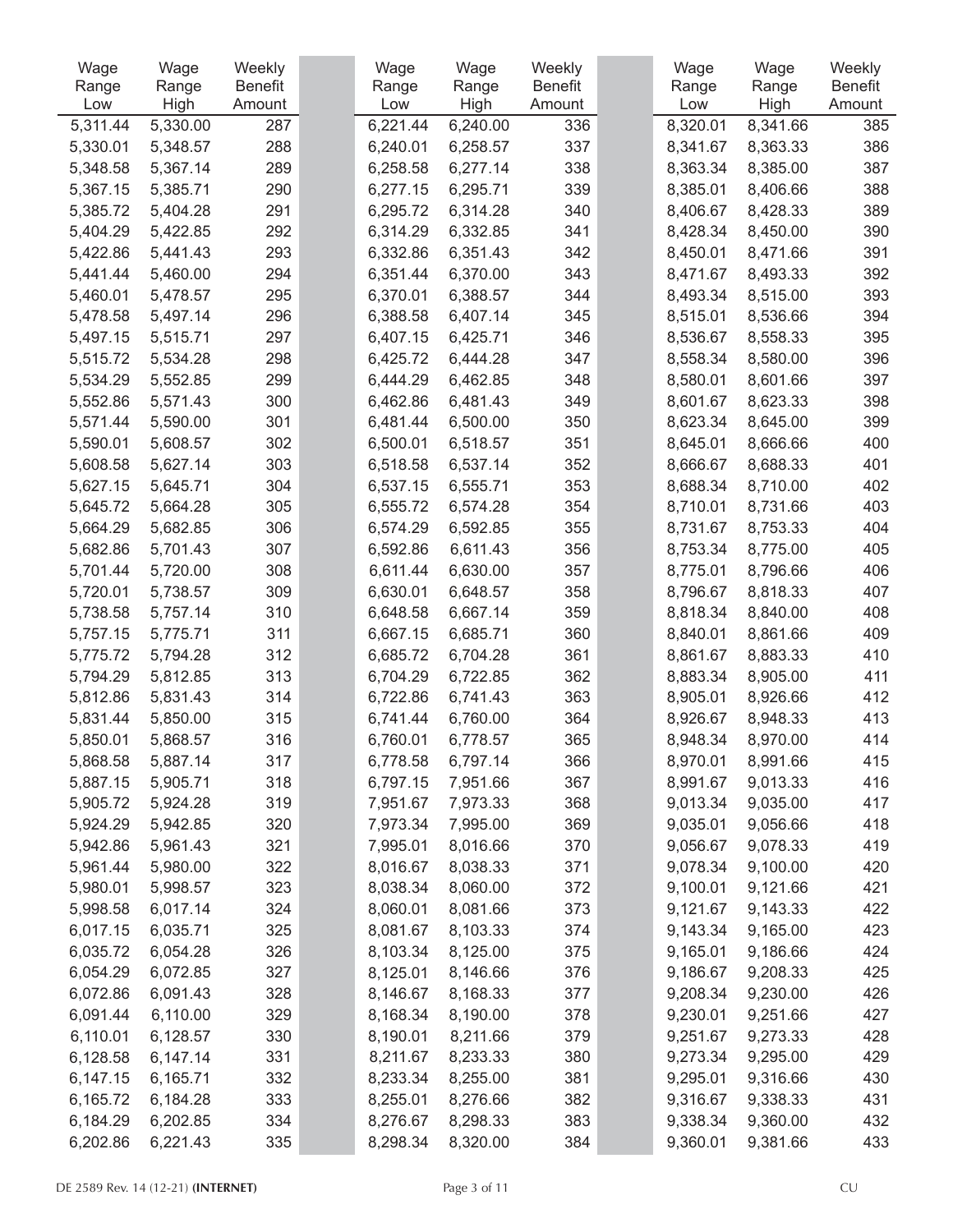| Wage      | Wage      | Weekly         | Wage      | Wage      | Weekly         | Wage      | Wage                | Weekly         |
|-----------|-----------|----------------|-----------|-----------|----------------|-----------|---------------------|----------------|
| Range     | Range     | <b>Benefit</b> | Range     | Range     | <b>Benefit</b> | Range     | Range               | <b>Benefit</b> |
| Low       | High      | Amount         | Low       | High      | Amount         | Low       | High                | Amount         |
| 9,381.67  | 9,403.33  | 434            | 10,443.34 | 10,465.00 | 483            | 11,505.01 | 11,526.66           | 532            |
| 9,403.34  | 9,425.00  | 435            | 10,465.01 | 10,486.66 | 484            | 11,526.67 | 11,548.33           | 533            |
| 9,425.01  | 9,446.66  | 436            | 10,486.67 | 10,508.33 | 485            | 11,548.34 | 11,570.00           | 534            |
| 9,446.67  | 9,468.33  | 437            | 10,508.34 | 10,530.00 | 486            | 11,570.01 | 11,591.66           | 535            |
| 9,468.34  | 9,490.00  | 438            | 10,530.01 | 10,551.66 | 487            | 11,591.67 | 11,613.33           | 536            |
| 9,490.01  | 9,511.66  | 439            | 10,551.67 | 10,573.33 | 488            | 11,613.34 | 11,635.00           | 537            |
| 9,511.67  | 9,533.33  | 440            | 10,573.34 | 10,595.00 | 489            | 11,635.01 | 11,656.66           | 538            |
| 9,533.34  | 9,555.00  | 441            | 10,595.01 | 10,616.66 | 490            | 11,656.67 | 11,678.33           | 539            |
| 9,555.01  | 9,576.66  | 442            | 10,616.67 | 10,638.33 | 491            | 11,678.34 | 11,700.00           | 540            |
| 9,576.67  | 9,598.33  | 443            | 10,638.34 | 10,660.00 | 492            | 11,700.01 | 11,721.66           | 541            |
| 9,598.34  | 9,620.00  | 444            | 10,660.01 | 10,681.66 | 493            | 11,721.67 | 11,743.33           | 542            |
| 9,620.01  | 9,641.66  | 445            | 10,681.67 | 10,703.33 | 494            | 11,743.34 | 11,765.00           | 543            |
| 9,641.67  | 9,663.33  | 446            | 10,703.34 | 10,725.00 | 495            | 11,765.01 | 11,786.66           | 544            |
| 9,663.34  | 9,685.00  | 447            | 10,725.01 | 10,746.66 | 496            | 11,786.67 | 11,808.33           | 545            |
| 9,685.01  | 9,706.66  | 448            | 10,746.67 | 10,768.33 | 497            | 11,808.34 | 11,830.00           | 546            |
| 9,706.67  | 9,728.33  | 449            | 10,768.34 | 10,790.00 | 498            | 11,830.01 | 11,851.66           | 547            |
| 9,728.34  | 9,750.00  | 450            | 10,790.01 | 10,811.66 | 499            | 11,851.67 | 11,873.33           | 548            |
| 9,750.01  | 9,771.66  | 451            | 10,811.67 | 10,833.33 | 500            | 11,873.34 | 11,895.00           | 549            |
| 9,771.67  | 9,793.33  | 452            | 10,833.34 | 10,855.00 | 501            | 11,895.01 | 11,916.66           | 550            |
| 9,793.34  | 9,815.00  | 453            | 10,855.01 | 10,876.66 | 502            | 11,916.67 | 11,938.33           | 551            |
| 9,815.01  | 9,836.66  | 454            | 10,876.67 | 10,898.33 | 503            | 11,938.34 | 11,960.00           | 552            |
| 9,836.67  | 9,858.33  | 455            | 10,898.34 | 10,920.00 | 504            | 11,960.01 | 11,981.66           | 553            |
| 9,858.34  | 9,880.00  | 456            | 10,920.01 | 10,941.66 | 505            | 11,981.67 | 12,003.33           | 554            |
| 9,880.01  | 9,901.66  | 457            | 10,941.67 | 10,963.33 | 506            | 12,003.34 | 12,025.00           | 555            |
| 9,901.67  | 9,923.33  | 458            | 10,963.34 | 10,985.00 | 507            | 12,025.01 | 12,046.66           | 556            |
| 9,923.34  | 9,945.00  | 459            | 10,985.01 | 11,006.66 | 508            | 12,046.67 | 12,068.33           | 557            |
| 9,945.01  | 9,966.66  | 460            | 11,006.67 | 11,028.33 | 509            | 12,068.34 | 12,090.00           | 558            |
| 9,966.67  | 9,988.33  | 461            | 11,028.34 | 11,050.00 | 510            | 12,090.01 | 12,111.66           | 559            |
| 9,988.34  | 10,010.00 | 462            | 11,050.01 | 11,071.66 | 511            | 12,111.67 | 12,133.33           | 560            |
| 10,010.01 | 10,031.66 | 463            | 11,071.67 | 11,093.33 | 512            | 12,133.34 | 12,155.00           | 561            |
| 10,031.67 | 10,053.33 | 464            | 11,093.34 | 11,115.00 | 513            | 12,155.01 | 12,176.66           | 562            |
| 10,053.34 | 10,075.00 | 465            | 11,115.01 | 11,136.66 | 514            | 12,176.67 | 12,198.33           | 563            |
| 10,075.01 | 10,096.66 | 466            | 11,136.67 | 11,158.33 | 515            |           | 12,198.34 12,220.00 | 564            |
| 10,096.67 | 10,118.33 | 467            | 11,158.34 | 11,180.00 | 516            | 12,220.01 | 12,241.66           | 565            |
| 10,118.34 | 10,140.00 | 468            | 11,180.01 | 11,201.66 | 517            | 12,241.67 | 12,263.33           | 566            |
| 10,140.01 | 10,161.66 | 469            | 11,201.67 | 11,223.33 | 518            |           | 12,263.34 12,285.00 | 567            |
| 10,161.67 | 10,183.33 | 470            | 11,223.34 | 11,245.00 | 519            | 12,285.01 | 12,306.66           | 568            |
| 10,183.34 | 10,205.00 | 471            | 11,245.01 | 11,266.66 | 520            | 12,306.67 | 12,328.33           | 569            |
| 10,205.01 | 10,226.66 | 472            | 11,266.67 | 11,288.33 | 521            | 12,328.34 | 12,350.00           | 570            |
| 10,226.67 | 10,248.33 | 473            | 11,288.34 | 11,310.00 | 522            | 12,350.01 | 12,371.66           | 571            |
| 10,248.34 | 10,270.00 | 474            | 11,310.01 | 11,331.66 | 523            | 12,371.67 | 12,393.33           | 572            |
| 10,270.01 | 10,291.66 | 475            | 11,331.67 | 11,353.33 | 524            | 12,393.34 | 12,415.00           | 573            |
| 10,291.67 | 10,313.33 | 476            | 11,353.34 | 11,375.00 | 525            | 12,415.01 | 12,436.66           | 574            |
|           |           |                |           |           |                |           |                     |                |
| 10,313.34 | 10,335.00 | 477            | 11,375.01 | 11,396.66 | 526            |           | 12,436.67 12,458.33 | 575            |
| 10,335.01 | 10,356.66 | 478            | 11,396.67 | 11,418.33 | 527            |           | 12,458.34 12,480.00 | 576            |
| 10,356.67 | 10,378.33 | 479            | 11,418.34 | 11,440.00 | 528            | 12,480.01 | 12,501.66           | 577            |
| 10,378.34 | 10,400.00 | 480            | 11,440.01 | 11,461.66 | 529            | 12,501.67 | 12,523.33           | 578            |
| 10,400.01 | 10,421.66 | 481            | 11,461.67 | 11,483.33 | 530            |           | 12,523.34 12,545.00 | 579            |
| 10,421.67 | 10,443.33 | 482            | 11,483.34 | 11,505.00 | 531            | 12,545.01 | 12,566.66           | 580            |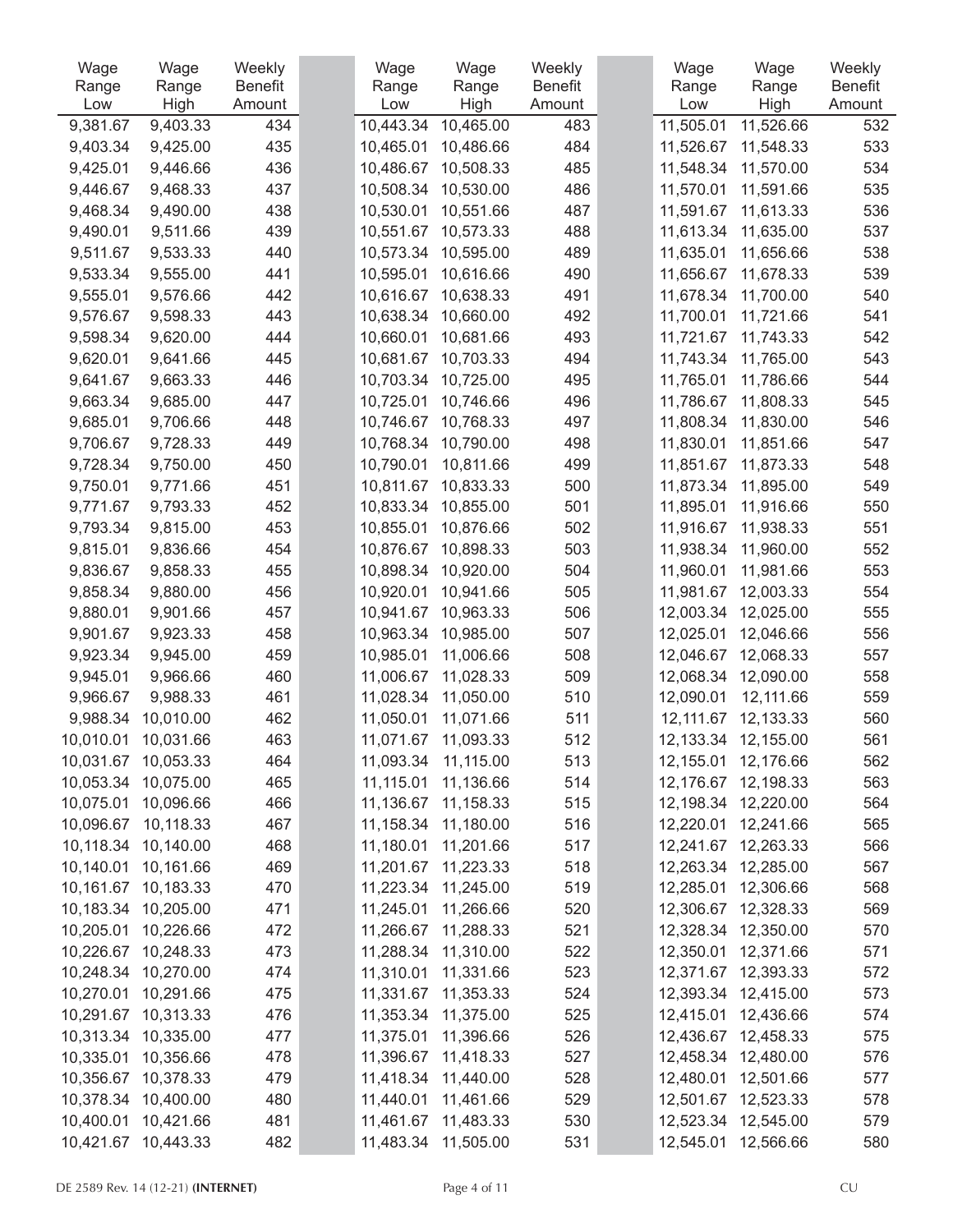| Wage                   | Wage                   | Weekly         | Wage                   | Wage                   | Weekly         | Wage                   | Wage                   | Weekly         |
|------------------------|------------------------|----------------|------------------------|------------------------|----------------|------------------------|------------------------|----------------|
| Range                  | Range                  | <b>Benefit</b> | Range                  | Range                  | <b>Benefit</b> | Range                  | Range                  | <b>Benefit</b> |
| Low                    | High                   | Amount         | Low                    | High                   | Amount         | Low                    | High                   | Amount         |
| 12,566.67              | 12,588.33              | 581            | 13,628.34              | 13,650.00              | 630            | 14,690.01              | 14,711.66              | 679            |
| 12,588.34              | 12,610.00              | 582            | 13,650.01              | 13,671.66              | 631            | 14,711.67              | 14,733.33              | 680            |
| 12,610.01              | 12,631.66              | 583<br>584     | 13,671.67              | 13,693.33              | 632            | 14,733.34              | 14,755.00              | 681            |
| 12,631.67<br>12,653.34 | 12,653.33<br>12,675.00 | 585            | 13,693.34              | 13,715.00<br>13,736.66 | 633<br>634     | 14,755.01<br>14,776.67 | 14,776.66              | 682<br>683     |
| 12,675.01              | 12,696.66              | 586            | 13,715.01<br>13,736.67 | 13,758.33              | 635            | 14,798.34              | 14,798.33<br>14,820.00 | 684            |
| 12,696.67              | 12,718.33              | 587            | 13,758.34              | 13,780.00              | 636            | 14,820.01              | 14,841.66              | 685            |
| 12,718.34              | 12,740.00              | 588            | 13,780.01              | 13,801.66              | 637            | 14,841.67              | 14,863.33              | 686            |
| 12,740.01              | 12,761.66              | 589            | 13,801.67              | 13,823.33              | 638            | 14,863.34              | 14,885.00              | 687            |
| 12,761.67              | 12,783.33              | 590            | 13,823.34              | 13,845.00              | 639            | 14,885.01              | 14,906.66              | 688            |
| 12,783.34              | 12,805.00              | 591            | 13,845.01              | 13,866.66              | 640            | 14,906.67              | 14,928.33              | 689            |
| 12,805.01              | 12,826.66              | 592            | 13,866.67              | 13,888.33              | 641            | 14,928.34              | 14,950.00              | 690            |
| 12,826.67              | 12,848.33              | 593            | 13,888.34              | 13,910.00              | 642            | 14,950.01              | 14,971.66              | 691            |
| 12,848.34              | 12,870.00              | 594            | 13,910.01              | 13,931.66              | 643            | 14,971.67              | 14,993.33              | 692            |
| 12,870.01              | 12,891.66              | 595            | 13,931.67              | 13,953.33              | 644            | 14,993.34              | 15,015.00              | 693            |
| 12,891.67              | 12,913.33              | 596            | 13,953.34              | 13,975.00              | 645            | 15,015.01              | 15,036.66              | 694            |
| 12,913.34              | 12,935.00              | 597            | 13,975.01              | 13,996.66              | 646            | 15,036.67              | 15,058.33              | 695            |
| 12,935.01              | 12,956.66              | 598            | 13,996.67              | 14,018.33              | 647            | 15,058.34              | 15,080.00              | 696            |
| 12,956.67              | 12,978.33              | 599            | 14,018.34              | 14,040.00              | 648            | 15,080.01              | 15,101.66              | 697            |
| 12,978.34              | 13,000.00              | 600            | 14,040.01              | 14,061.66              | 649            | 15,101.67              | 15,123.33              | 698            |
| 13,000.01              | 13,021.66              | 601            | 14,061.67              | 14,083.33              | 650            | 15,123.34              | 15,145.00              | 699            |
| 13,021.67              | 13,043.33              | 602            | 14,083.34              | 14,105.00              | 651            | 15,145.01              | 15,166.66              | 700            |
| 13,043.34              | 13,065.00              | 603            | 14,105.01              | 14,126.66              | 652            | 15,166.67              | 15,188.33              | 701            |
| 13,065.01              | 13,086.66              | 604            | 14,126.67              | 14,148.33              | 653            | 15,188.34              | 15,210.00              | 702            |
| 13,086.67              | 13,108.33              | 605            | 14,148.34              | 14,170.00              | 654            | 15,210.01              | 15,231.66              | 703            |
| 13,108.34              | 13,130.00              | 606            | 14,170.01              | 14,191.66              | 655            | 15,231.67              | 15,253.33              | 704            |
| 13,130.01              | 13,151.66              | 607            | 14,191.67              | 14,213.33              | 656            | 15,253.34              | 15,275.00              | 705            |
| 13,151.67              | 13,173.33              | 608            | 14,213.34              | 14,235.00              | 657            | 15,275.01              | 15,296.66              | 706            |
| 13,173.34              | 13,195.00              | 609            | 14,235.01              | 14,256.66              | 658            | 15,296.67              | 15,318.33              | 707            |
| 13,195.01              | 13,216.66              | 610            | 14,256.67              | 14,278.33              | 659            | 15,318.34              | 15,340.00              | 708            |
|                        | 13,216.67 13,238.33    | 611            | 14,278.34              | 14,300.00              | 660            | 15,340.01              | 15,361.66              | 709            |
|                        | 13,238.34 13,260.00    | 612            | 14,300.01              | 14,321.66              | 661            | 15,361.67              | 15,383.33              | 710            |
|                        | 13,260.01 13,281.66    | 613            |                        | 14,321.67 14,343.33    | 662            | 15,383.34              | 15,405.00              | 711            |
|                        | 13,281.67 13,303.33    | 614            | 14,343.34              | 14,365.00              | 663            | 15,405.01              | 15,426.66              | 712            |
| 13,303.34              | 13,325.00              | 615            | 14,365.01              | 14,386.66              | 664            | 15,426.67              | 15,448.33              | 713            |
| 13,325.01              | 13,346.66              | 616            |                        | 14,386.67 14,408.33    | 665            | 15,448.34              | 15,470.00              | 714            |
| 13,346.67              | 13,368.33              | 617            | 14,408.34              | 14,430.00              | 666            | 15,470.01              | 15,491.66              | 715            |
| 13,368.34              | 13,390.00              | 618            | 14,430.01              | 14,451.66              | 667            | 15,491.67              | 15,513.33              | 716            |
| 13,390.01              | 13,411.66              | 619            | 14,451.67              | 14,473.33              | 668            | 15,513.34              | 15,535.00              | 717            |
|                        | 13,411.67 13,433.33    | 620            | 14,473.34              | 14,495.00              | 669            | 15,535.01              | 15,556.66              | 718            |
|                        | 13,433.34 13,455.00    | 621            | 14,495.01              | 14,516.66              | 670            | 15,556.67              | 15,578.33              | 719            |
| 13,455.01              | 13,476.66              | 622            | 14,516.67              | 14,538.33              | 671            | 15,578.34              | 15,600.00              | 720            |
| 13,476.67              | 13,498.33              | 623            |                        | 14,538.34 14,560.00    | 672            | 15,600.01              | 15,621.66              | 721            |
|                        | 13,498.34 13,520.00    | 624            | 14,560.01              | 14,581.66              | 673            | 15,621.67              | 15,643.33              | 722            |
| 13,520.01              | 13,541.66              | 625            | 14,581.67              | 14,603.33              | 674            | 15,643.34              | 15,665.00              | 723            |
| 13,541.67              | 13,563.33              | 626            | 14,603.34              | 14,625.00              | 675            | 15,665.01              | 15,686.66              | 724            |
| 13,563.34              | 13,585.00              | 627            | 14,625.01              | 14,646.66              | 676            | 15,686.67              | 15,708.33              | 725            |
| 13,585.01              | 13,606.66              | 628            | 14,646.67              | 14,668.33              | 677            | 15,708.34              | 15,730.00              | 726            |
|                        | 13,606.67 13,628.33    | 629            |                        | 14,668.34 14,690.00    | 678            | 15,730.01              | 15,751.66              | 727            |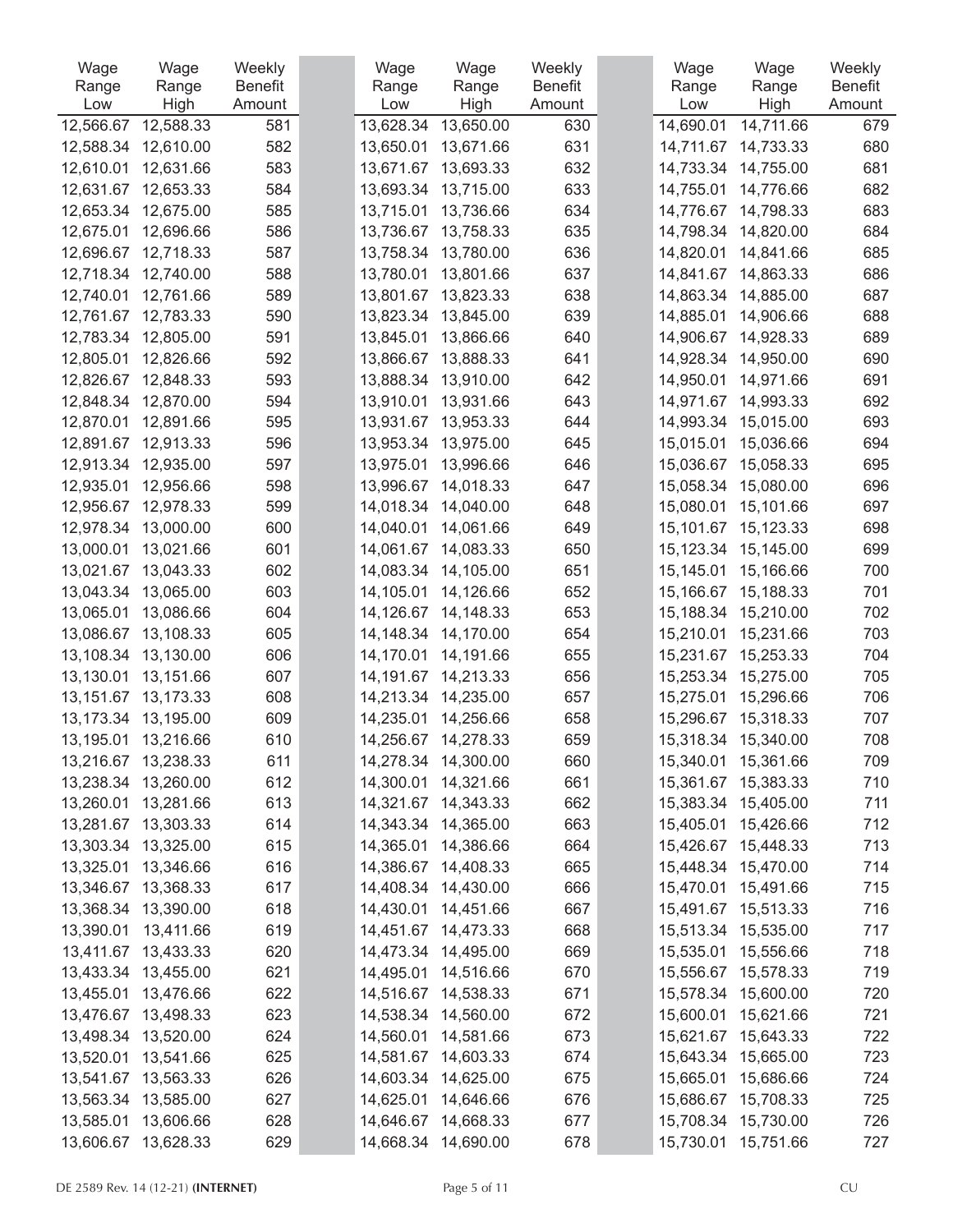| Wage      | Wage      | Weekly         | Wage      | Wage                | Weekly         | Wage      | Wage      | Weekly         |
|-----------|-----------|----------------|-----------|---------------------|----------------|-----------|-----------|----------------|
| Range     | Range     | <b>Benefit</b> | Range     | Range               | <b>Benefit</b> | Range     | Range     | <b>Benefit</b> |
| Low       | High      | Amount         | Low       | High                | Amount         | Low       | High      | Amount         |
| 15,751.67 | 15,773.33 | 728            | 16,813.34 | 16,835.00           | 777            | 17,875.01 | 17,896.66 | 826            |
| 15,773.34 | 15,795.00 | 729            | 16,835.01 | 16,856.66           | 778            | 17,896.67 | 17,918.33 | 827            |
| 15,795.01 | 15,816.66 | 730            | 16,856.67 | 16,878.33           | 779            | 17,918.34 | 17,940.00 | 828            |
| 15,816.67 | 15,838.33 | 731            | 16,878.34 | 16,900.00           | 780            | 17,940.01 | 17,961.66 | 829            |
| 15,838.34 | 15,860.00 | 732            | 16,900.01 | 16,921.66           | 781            | 17,961.67 | 17,983.33 | 830            |
| 15,860.01 | 15,881.66 | 733            | 16,921.67 | 16,943.33           | 782            | 17,983.34 | 18,005.00 | 831            |
| 15,881.67 | 15,903.33 | 734            | 16,943.34 | 16,965.00           | 783            | 18,005.01 | 18,026.66 | 832            |
| 15,903.34 | 15,925.00 | 735            | 16,965.01 | 16,986.66           | 784            | 18,026.67 | 18,048.33 | 833            |
| 15,925.01 | 15,946.66 | 736            | 16,986.67 | 17,008.33           | 785            | 18,048.34 | 18,070.00 | 834            |
| 15,946.67 | 15,968.33 | 737            | 17,008.34 | 17,030.00           | 786            | 18,070.01 | 18,091.66 | 835            |
| 15,968.34 | 15,990.00 | 738            | 17,030.01 | 17,051.66           | 787            | 18,091.67 | 18,113.33 | 836            |
| 15,990.01 | 16,011.66 | 739            | 17,051.67 | 17,073.33           | 788            | 18,113.34 | 18,135.00 | 837            |
| 16,011.67 | 16,033.33 | 740            | 17,073.34 | 17,095.00           | 789            | 18,135.01 | 18,156.66 | 838            |
| 16,033.34 | 16,055.00 | 741            | 17,095.01 | 17,116.66           | 790            | 18,156.67 | 18,178.33 | 839            |
| 16,055.01 | 16,076.66 | 742            | 17,116.67 | 17,138.33           | 791            | 18,178.34 | 18,200.00 | 840            |
| 16,076.67 | 16,098.33 | 743            | 17,138.34 | 17,160.00           | 792            | 18,200.01 | 18,221.66 | 841            |
| 16,098.34 | 16,120.00 | 744            | 17,160.01 | 17,181.66           | 793            | 18,221.67 | 18,243.33 | 842            |
| 16,120.01 | 16,141.66 | 745            | 17,181.67 | 17,203.33           | 794            | 18,243.34 | 18,265.00 | 843            |
| 16,141.67 | 16,163.33 | 746            | 17,203.34 | 17,225.00           | 795            | 18,265.01 | 18,286.66 | 844            |
| 16,163.34 | 16,185.00 | 747            | 17,225.01 | 17,246.66           | 796            | 18,286.67 | 18,308.33 | 845            |
| 16,185.01 | 16,206.66 | 748            | 17,246.67 | 17,268.33           | 797            | 18,308.34 | 18,330.00 | 846            |
| 16,206.67 | 16,228.33 | 749            | 17,268.34 | 17,290.00           | 798            | 18,330.01 | 18,351.66 | 847            |
| 16,228.34 | 16,250.00 | 750            | 17,290.01 | 17,311.66           | 799            | 18,351.67 | 18,373.33 | 848            |
| 16,250.01 | 16,271.66 | 751            | 17,311.67 | 17,333.33           | 800            | 18,373.34 | 18,395.00 | 849            |
| 16,271.67 | 16,293.33 | 752            | 17,333.34 | 17,355.00           | 801            | 18,395.01 | 18,416.66 | 850            |
| 16,293.34 | 16,315.00 | 753            | 17,355.01 | 17,376.66           | 802            | 18,416.67 | 18,438.33 | 851            |
| 16,315.01 | 16,336.66 | 754            | 17,376.67 | 17,398.33           | 803            | 18,438.34 | 18,460.00 | 852            |
| 16,336.67 | 16,358.33 | 755            | 17,398.34 | 17,420.00           | 804            | 18,460.01 | 18,481.66 | 853            |
| 16,358.34 | 16,380.00 | 756            | 17,420.01 | 17,441.66           | 805            | 18,481.67 | 18,503.33 | 854            |
| 16,380.01 | 16,401.66 | 757            | 17,441.67 | 17,463.33           | 806            | 18,503.34 | 18,525.00 | 855            |
| 16,401.67 | 16,423.33 | 758            | 17,463.34 | 17,485.00           | 807            | 18,525.01 | 18,546.66 | 856            |
| 16,423.34 | 16,445.00 | 759            | 17,485.01 | 17,506.66           | 808            | 18,546.67 | 18,568.33 | 857            |
| 16,445.01 | 16,466.66 | 760            | 17,506.67 | 17,528.33           | 809            | 18,568.34 | 18,590.00 | 858            |
| 16,466.67 | 16,488.33 | 761            | 17,528.34 | 17,550.00           | 810            | 18,590.01 | 18,611.66 | 859            |
| 16,488.34 | 16,510.00 | 762            | 17,550.01 | 17,571.66           | 811            | 18,611.67 | 18,633.33 | 860            |
| 16,510.01 | 16,531.66 | 763            | 17,571.67 | 17,593.33           | 812            | 18,633.34 | 18,655.00 | 861            |
| 16,531.67 | 16,553.33 | 764            | 17,593.34 | 17,615.00           | 813            | 18,655.01 | 18,676.66 | 862            |
| 16,553.34 | 16,575.00 | 765            | 17,615.01 | 17,636.66           | 814            | 18,676.67 | 18,698.33 | 863            |
| 16,575.01 | 16,596.66 | 766            | 17,636.67 | 17,658.33           | 815            | 18,698.34 | 18,720.00 | 864            |
| 16,596.67 | 16,618.33 | 767            | 17,658.34 | 17,680.00           | 816            | 18,720.01 | 18,741.66 | 865            |
| 16,618.34 | 16,640.00 | 768            | 17,680.01 | 17,701.66           | 817            | 18,741.67 | 18,763.33 | 866            |
| 16,640.01 | 16,661.66 | 769            | 17,701.67 | 17,723.33           | 818            | 18,763.34 | 18,785.00 | 867            |
| 16,661.67 | 16,683.33 | 770            | 17,723.34 | 17,745.00           | 819            | 18,785.01 | 18,806.66 | 868            |
| 16,683.34 | 16,705.00 | 771            | 17,745.01 | 17,766.66           |                | 18,806.67 | 18,828.33 | 869            |
| 16,705.01 | 16,726.66 | 772            | 17,766.67 | 17,788.33           | 820<br>821     | 18,828.34 | 18,850.00 | 870            |
| 16,726.67 | 16,748.33 | 773            | 17,788.34 | 17,810.00           | 822            | 18,850.01 | 18,871.66 | 871            |
| 16,748.34 | 16,770.00 | 774            |           |                     | 823            | 18,871.67 |           | 872            |
|           |           |                | 17,810.01 | 17,831.66           |                |           | 18,893.33 |                |
| 16,770.01 | 16,791.66 | 775            | 17,831.67 | 17,853.33           | 824            | 18,893.34 | 18,915.00 | 873            |
| 16,791.67 | 16,813.33 | 776            |           | 17,853.34 17,875.00 | 825            | 18,915.01 | 18,936.66 | 874            |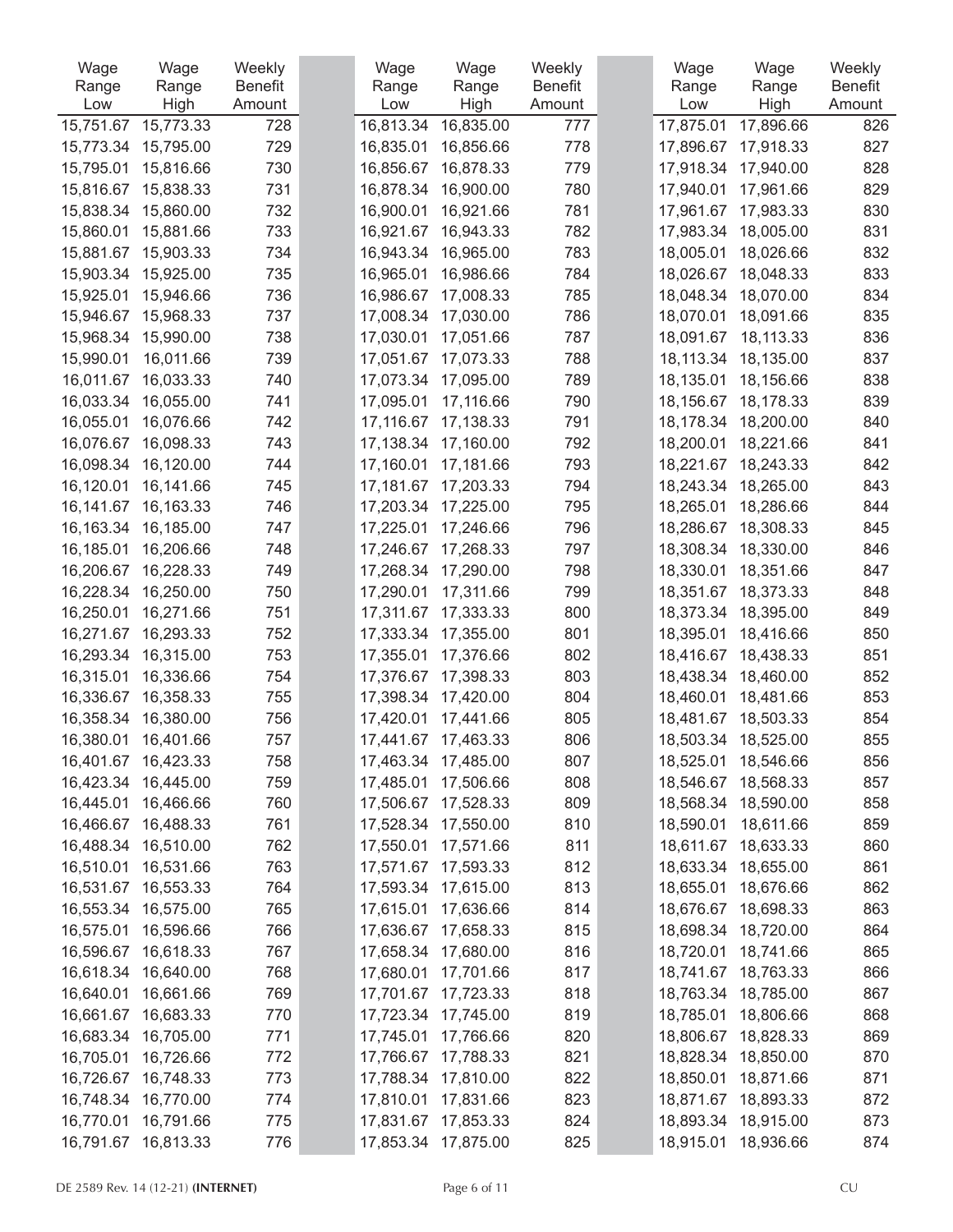| Wage      | Wage                | Weekly         | Wage      | Wage                | Weekly         | Wage      | Wage                | Weekly         |
|-----------|---------------------|----------------|-----------|---------------------|----------------|-----------|---------------------|----------------|
| Range     | Range               | <b>Benefit</b> | Range     | Range               | <b>Benefit</b> | Range     | Range               | <b>Benefit</b> |
| Low       | High                | Amount         | Low       | High                | Amount         | Low       | High                | Amount         |
| 18,936.67 | 18,958.33           | 875            | 19,998.34 | 20,020.00           | 924            | 21,060.01 | 21,081.66           | 973            |
| 18,958.34 | 18,980.00           | 876            | 20,020.01 | 20,041.66           | 925            | 21,081.67 | 21,103.33           | 974            |
| 18,980.01 | 19,001.66           | 877            | 20,041.67 | 20,063.33           | 926            | 21,103.34 | 21,125.00           | 975            |
| 19,001.67 | 19,023.33           | 878            | 20,063.34 | 20,085.00           | 927            | 21,125.01 | 21,146.66           | 976            |
| 19,023.34 | 19,045.00           | 879            | 20,085.01 | 20,106.66           | 928            | 21,146.67 | 21,168.33           | 977            |
| 19,045.01 | 19,066.66           | 880            | 20,106.67 | 20,128.33           | 929            | 21,168.34 | 21,190.00           | 978            |
| 19,066.67 | 19,088.33           | 881            | 20,128.34 | 20,150.00           | 930            | 21,190.01 | 21,211.66           | 979            |
| 19,088.34 | 19,110.00           | 882            | 20,150.01 | 20,171.66           | 931            | 21,211.67 | 21,233.33           | 980            |
| 19,110.01 | 19,131.66           | 883            | 20,171.67 | 20,193.33           | 932            | 21,233.34 | 21,255.00           | 981            |
| 19,131.67 | 19,153.33           | 884            | 20,193.34 | 20,215.00           | 933            | 21,255.01 | 21,276.66           | 982            |
| 19,153.34 | 19,175.00           | 885            | 20,215.01 | 20,236.66           | 934            | 21,276.67 | 21,298.33           | 983            |
| 19,175.01 | 19,196.66           | 886            | 20,236.67 | 20,258.33           | 935            | 21,298.34 | 21,320.00           | 984            |
| 19,196.67 | 19,218.33           | 887            | 20,258.34 | 20,280.00           | 936            | 21,320.01 | 21,341.66           | 985            |
| 19,218.34 | 19,240.00           | 888            | 20,280.01 | 20,301.66           | 937            | 21,341.67 | 21,363.33           | 986            |
| 19,240.01 | 19,261.66           | 889            | 20,301.67 | 20,323.33           | 938            |           | 21,363.34 21,385.00 | 987            |
| 19,261.67 | 19,283.33           | 890            | 20,323.34 | 20,345.00           | 939            | 21,385.01 | 21,406.66           | 988            |
| 19,283.34 | 19,305.00           | 891            | 20,345.01 | 20,366.66           | 940            | 21,406.67 | 21,428.33           | 989            |
| 19,305.01 | 19,326.66           | 892            | 20,366.67 | 20,388.33           | 941            | 21,428.34 | 21,450.00           | 990            |
| 19,326.67 | 19,348.33           | 893            | 20,388.34 | 20,410.00           | 942            | 21,450.01 | 21,471.66           | 991            |
| 19,348.34 | 19,370.00           | 894            | 20,410.01 | 20,431.66           | 943            | 21,471.67 | 21,493.33           | 992            |
| 19,370.01 | 19,391.66           | 895            | 20,431.67 | 20,453.33           | 944            | 21,493.34 | 21,515.00           | 993            |
| 19,391.67 | 19,413.33           | 896            | 20,453.34 | 20,475.00           | 945            | 21,515.01 | 21,536.66           | 994            |
| 19,413.34 | 19,435.00           | 897            | 20,475.01 | 20,496.66           | 946            | 21,536.67 | 21,558.33           | 995            |
| 19,435.01 | 19,456.66           | 898            | 20,496.67 | 20,518.33           | 947            | 21,558.34 | 21,580.00           | 996            |
| 19,456.67 | 19,478.33           | 899            | 20,518.34 | 20,540.00           | 948            | 21,580.01 | 21,601.66           | 997            |
| 19,478.34 | 19,500.00           | 900            | 20,540.01 | 20,561.66           | 949            | 21,601.67 | 21,623.33           | 998            |
| 19,500.01 | 19,521.66           | 901            | 20,561.67 | 20,583.33           | 950            | 21,623.34 | 21,645.00           | 999            |
| 19,521.67 | 19,543.33           | 902            | 20,583.34 | 20,605.00           | 951            | 21,645.01 | 21,666.66           | 1000           |
| 19,543.34 | 19,565.00           | 903            | 20,605.01 | 20,626.66           | 952            | 21,666.67 | 21,688.33           | 1001           |
| 19,565.01 | 19,586.66           | 904            | 20,626.67 | 20,648.33           | 953            |           | 21,688.34 21,710.00 | 1002           |
| 19,586.67 | 19,608.33           | 905            |           | 20,648.34 20,670.00 | 954            | 21,710.01 | 21,731.66           | 1003           |
|           | 19,608.34 19,630.00 | 906            |           | 20,670.01 20,691.66 | 955            |           | 21,731.67 21,753.33 | 1004           |
|           | 19,630.01 19,651.66 | 907            |           | 20,691.67 20,713.33 | 956            |           | 21,753.34 21,775.00 | 1005           |
|           | 19,651.67 19,673.33 | 908            |           | 20,713.34 20,735.00 | 957            | 21,775.01 | 21,796.66           | 1006           |
| 19,673.34 | 19,695.00           | 909            | 20,735.01 | 20,756.66           | 958            | 21,796.67 | 21,818.33           | 1007           |
| 19,695.01 | 19,716.66           | 910            |           | 20,756.67 20,778.33 | 959            |           | 21,818.34 21,840.00 | 1008           |
|           | 19,716.67 19,738.33 | 911            |           | 20,778.34 20,800.00 | 960            |           | 21,840.01 21,861.66 | 1009           |
| 19,738.34 | 19,760.00           | 912            | 20,800.01 | 20,821.66           | 961            | 21,861.67 | 21,883.33           | 1010           |
| 19,760.01 | 19,781.66           | 913            | 20,821.67 | 20,843.33           | 962            |           | 21,883.34 21,905.00 | 1011           |
|           | 19,781.67 19,803.33 | 914            |           | 20,843.34 20,865.00 | 963            |           | 21,905.01 21,926.66 | 1012           |
|           | 19,803.34 19,825.00 | 915            | 20,865.01 | 20,886.66           | 964            |           | 21,926.67 21,948.33 | 1013           |
| 19,825.01 | 19,846.66           | 916            |           | 20,886.67 20,908.33 | 965            |           | 21,948.34 21,970.00 | 1014           |
| 19,846.67 | 19,868.33           | 917            |           | 20,908.34 20,930.00 | 966            |           | 21,970.01 21,991.66 | 1015           |
|           | 19,868.34 19,890.00 | 918            |           | 20,930.01 20,951.66 | 967            |           | 21,991.67 22,013.33 | 1016           |
| 19,890.01 | 19,911.66           | 919            |           | 20,951.67 20,973.33 | 968            |           | 22,013.34 22,035.00 | 1017           |
| 19,911.67 | 19,933.33           | 920            |           | 20,973.34 20,995.00 | 969            | 22,035.01 | 22,056.66           | 1018           |
| 19,933.34 | 19,955.00           | 921            | 20,995.01 | 21,016.66           | 970            |           | 22,056.67 22,078.33 | 1019           |
|           | 19,955.01 19,976.66 | 922            |           | 21,016.67 21,038.33 | 971            |           | 22,078.34 22,100.00 | 1020           |
|           | 19,976.67 19,998.33 | 923            |           | 21,038.34 21,060.00 | 972            |           | 22,100.01 22,121.66 | 1021           |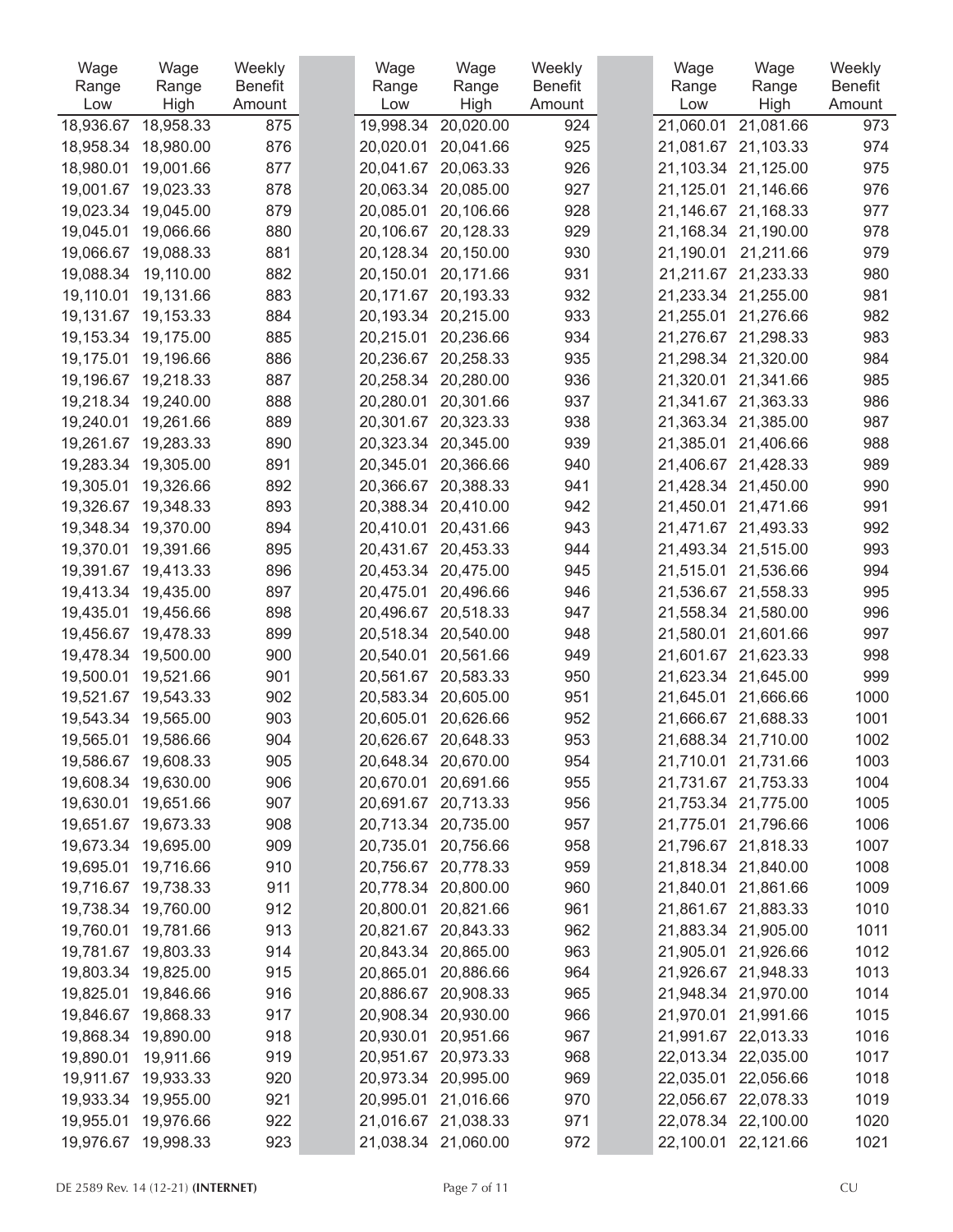| Wage             | Wage                    | Weekly         | Wage             | Wage                | Weekly                   | Wage             | Wage                  | Weekly         |
|------------------|-------------------------|----------------|------------------|---------------------|--------------------------|------------------|-----------------------|----------------|
| Range            | Range                   | <b>Benefit</b> | Range            | Range               | <b>Benefit</b><br>Amount | Range            | Range                 | <b>Benefit</b> |
| Low<br>22,121.67 | High<br>22,143.33       | Amount<br>1022 | Low<br>23,183.34 | High<br>23,205.00   | 1071                     | Low<br>24,245.01 | High<br>24,266.66     | Amount<br>1120 |
|                  | 22,143.34 22,165.00     | 1023           | 23,205.01        | 23,226.66           | 1072                     | 24,266.67        | 24,288.33             | 1121           |
| 22,165.01        | 22,186.66               | 1024           | 23,226.67        | 23,248.33           | 1073                     | 24,288.34        | 24,310.00             | 1122           |
| 22,186.67        | 22,208.33               | 1025           | 23,248.34        | 23,270.00           | 1074                     | 24,310.01        | 24,331.66             | 1123           |
| 22,208.34        | 22,230.00               | 1026           | 23,270.01        | 23,291.66           | 1075                     | 24,331.67        | 24,353.33             | 1124           |
| 22,230.01        | 22,251.66               | 1027           |                  | 23,291.67 23,313.33 | 1076                     | 24,353.34        | 24,375.00             | 1125           |
| 22,251.67        | 22,273.33               | 1028           |                  | 23,313.34 23,335.00 | 1077                     | 24,375.01        | 24,396.66             | 1126           |
| 22,273.34        | 22,295.00               | 1029           | 23,335.01        | 23,356.66           | 1078                     | 24,396.67        | 24,418.33             | 1127           |
| 22,295.01        | 22,316.66               | 1030           | 23,356.67        | 23,378.33           | 1079                     | 24,418.34        | 24,440.00             | 1128           |
|                  | 22,316.67 22,338.33     | 1031           |                  | 23,378.34 23,400.00 | 1080                     | 24,440.01        | 24,461.66             | 1129           |
|                  | 22,338.34 22,360.00     | 1032           | 23,400.01        | 23,421.66           | 1081                     | 24,461.67        | 24,483.33             | 1130           |
| 22,360.01        | 22,381.66               | 1033           | 23,421.67        | 23,443.33           | 1082                     | 24,483.34        | 24,505.00             | 1131           |
| 22,381.67        | 22,403.33               | 1034           |                  | 23,443.34 23,465.00 | 1083                     | 24,505.01        | 24,526.66             | 1132           |
|                  | 22,403.34 22,425.00     | 1035           | 23,465.01        | 23,486.66           | 1084                     | 24,526.67        | 24,548.33             | 1133           |
| 22,425.01        | 22,446.66               | 1036           |                  | 23,486.67 23,508.33 | 1085                     | 24,548.34        | 24,570.00             | 1134           |
| 22,446.67        | 22,468.33               | 1037           | 23,508.34        | 23,530.00           | 1086                     | 24,570.01        | 24,591.66             | 1135           |
|                  | 22,468.34 22,490.00     | 1038           | 23,530.01        | 23,551.66           | 1087                     | 24,591.67        | 24,613.33             | 1136           |
| 22,490.01        | 22,511.66               | 1039           |                  | 23,551.67 23,573.33 | 1088                     | 24,613.34        | 24,635.00             | 1137           |
| 22,511.67        | 22,533.33               | 1040           | 23,573.34        | 23,595.00           | 1089                     | 24,635.01        | 24,656.66             | 1138           |
| 22,533.34        | 22,555.00               | 1041           | 23,595.01        | 23,616.66           | 1090                     | 24,656.67        | 24,678.33             | 1139           |
| 22,555.01        | 22,576.66               | 1042           |                  | 23,616.67 23,638.33 | 1091                     | 24,678.34        | 24,700.00             | 1140           |
| 22,576.67        | 22,598.33               | 1043           |                  | 23,638.34 23,660.00 | 1092                     | 24,700.01        | 24,721.66             | 1141           |
| 22,598.34        | 22,620.00               | 1044           | 23,660.01        | 23,681.66           | 1093                     | 24,721.67        | 24,743.33             | 1142           |
| 22,620.01        | 22,641.66               | 1045           | 23,681.67        | 23,703.33           | 1094                     | 24,743.34        | 24,765.00             | 1143           |
| 22,641.67        | 22,663.33               | 1046           | 23,703.34        | 23,725.00           | 1095                     | 24,765.01        | 24,786.66             | 1144           |
| 22,663.34        | 22,685.00               | 1047           | 23,725.01        | 23,746.66           | 1096                     | 24,786.67        | 24,808.33             | 1145           |
| 22,685.01        | 22,706.66               | 1048           | 23,746.67        | 23,768.33           | 1097                     | 24,808.34        | 24,830.00             | 1146           |
| 22,706.67        | 22,728.33               | 1049           | 23,768.34        | 23,790.00           | 1098                     | 24,830.01        | 24,851.66             | 1147           |
|                  | 22,728.34 22,750.00     | 1050           | 23,790.01        | 23,811.66           | 1099                     | 24,851.67        | 24,873.33             | 1148           |
| 22,750.01        | 22,771.66               | 1051           |                  | 23,811.67 23,833.33 | 1100                     |                  | 24,873.34 24,895.00   | 1149           |
|                  | 22,771.67 22,793.33     | 1052           |                  | 23,833.34 23,855.00 | 1101                     |                  | 24,895.01 24,916.66   | 1150           |
|                  | 22,793.34 22,815.00     | 1053           |                  | 23,855.01 23,876.66 | 1102                     |                  | 24,916.67 24,938.33   | 1151           |
|                  | 22,815.01 22,836.66     | 1054           |                  | 23,876.67 23,898.33 | 1103                     |                  | 24,938.34 24,960.00   | 1152           |
|                  | 22,836.67 22,858.33     | 1055           |                  | 23,898.34 23,920.00 | 1104                     |                  | 24,960.01 24,981.66   | 1153           |
|                  | 22,858.34 22,880.00     | 1056           |                  | 23,920.01 23,941.66 | 1105                     |                  | 24,981.67 25,003.33   | 1154           |
|                  | 22,880.01 22,901.66     | 1057           |                  | 23,941.67 23,963.33 | 1106                     |                  | 25,003.34 25,025.00   | 1155           |
|                  | 22,901.67 22,923.33     | 1058           |                  | 23,963.34 23,985.00 | 1107                     |                  | 25,025.01 25,046.66   | 1156           |
|                  | 22,923.34 22,945.00     | 1059           |                  | 23,985.01 24,006.66 | 1108                     | 25,046.67        | 25,068.33             | 1157           |
|                  | 22,945.01 22,966.66     | 1060           |                  | 24,006.67 24,028.33 | 1109                     |                  | 25,068.34 25,090.00   | 1158           |
|                  | 22,966.67 22,988.33     | 1061           |                  | 24,028.34 24,050.00 | 1110                     | 25,090.01        | 25,111.66             | 1159           |
|                  | 22,988.34 23,010.00     | 1062           |                  | 24,050.01 24,071.66 | 1111                     |                  | 25, 111.67 25, 133.33 | 1160           |
|                  | 23,010.01 23,031.66     | 1063           |                  | 24,071.67 24,093.33 | 1112                     | 25,133.34        | 25,155.00             | 1161           |
|                  | 23,031.67 23,053.33     | 1064           |                  | 24,093.34 24,115.00 | 1113                     | 25,155.01        | 25,176.66             | 1162           |
|                  | 23,053.34 23,075.00     | 1065           |                  | 24,115.01 24,136.66 | 1114                     |                  | 25,176.67 25,198.33   | 1163           |
|                  | 23,075.01 23,096.66     | 1066           |                  | 24,136.67 24,158.33 | 1115                     |                  | 25,198.34 25,220.00   | 1164           |
| 23,096.67        | 23,118.33               | 1067           |                  | 24,158.34 24,180.00 | 1116                     | 25,220.01        | 25,241.66             | 1165           |
|                  | 23,118.34 23,140.00     | 1068           |                  | 24,180.01 24,201.66 | 1117                     |                  | 25,241.67 25,263.33   | 1166           |
|                  | 23,140.01 23,161.66     | 1069           |                  | 24,201.67 24,223.33 | 1118                     |                  | 25,263.34 25,285.00   | 1167           |
|                  | 23, 161. 67 23, 183. 33 | 1070           |                  | 24,223.34 24,245.00 | 1119                     |                  | 25,285.01 25,306.66   | 1168           |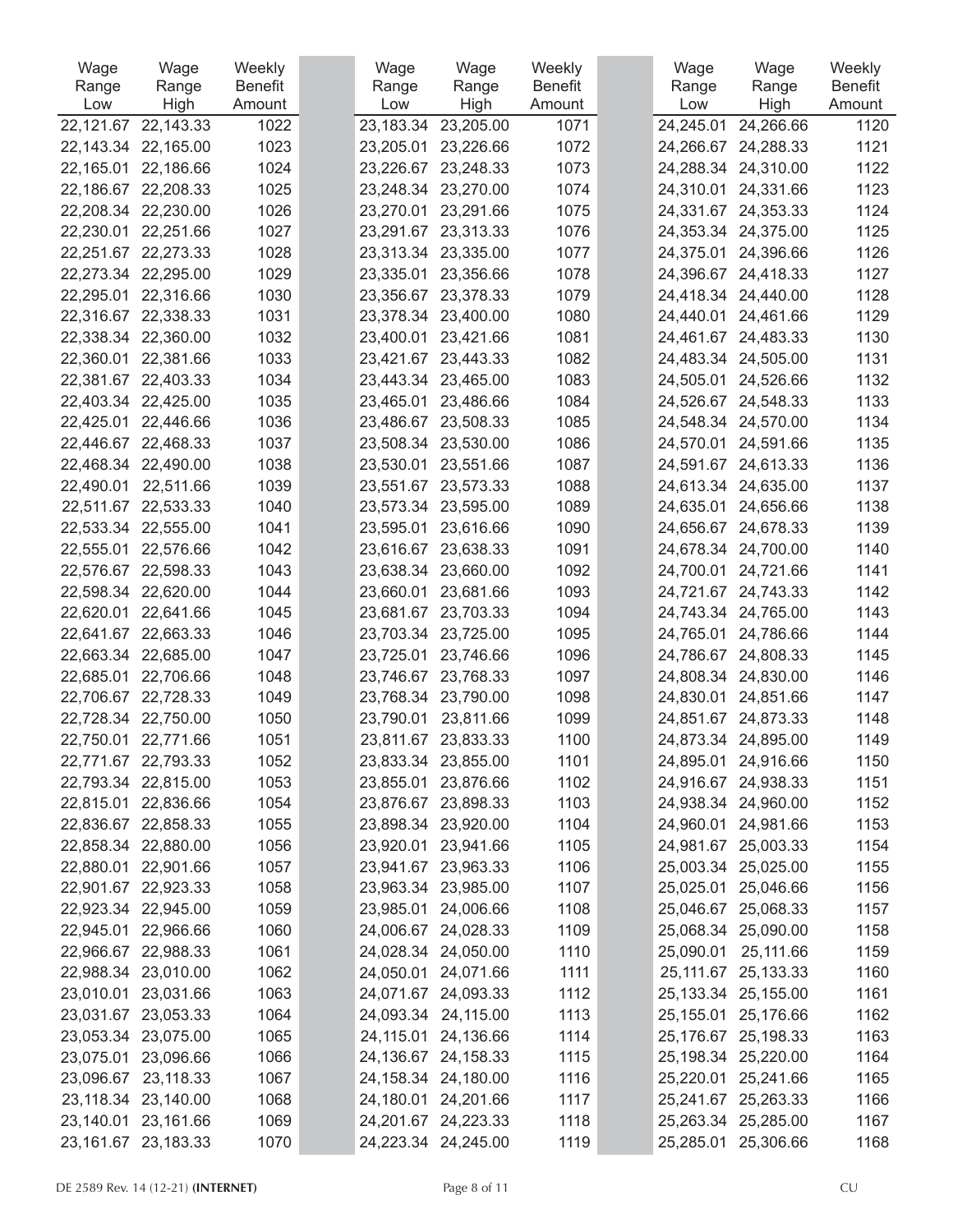| Wage      | Wage                  | Weekly         | Wage      | Wage                | Weekly         | Wage      | Wage                | Weekly         |
|-----------|-----------------------|----------------|-----------|---------------------|----------------|-----------|---------------------|----------------|
| Range     | Range                 | <b>Benefit</b> | Range     | Range               | <b>Benefit</b> | Range     | Range               | <b>Benefit</b> |
| Low       | High                  | Amount         | Low       | High                | Amount         | Low       | High                | Amount         |
| 25,306.67 | 25,328.33             | 1169           | 26,368.34 | 26,390.00           | 1218           | 27,430.01 | 27,451.66           | 1267           |
| 25,328.34 | 25,350.00             | 1170           | 26,390.01 | 26,411.66           | 1219           | 27,451.67 | 27,473.33           | 1268           |
| 25,350.01 | 25,371.66             | 1171           | 26,411.67 | 26,433.33           | 1220           | 27,473.34 | 27,495.00           | 1269           |
| 25,371.67 | 25,393.33             | 1172           | 26,433.34 | 26,455.00           | 1221           | 27,495.01 | 27,516.66           | 1270           |
| 25,393.34 | 25,415.00             | 1173           | 26,455.01 | 26,476.66           | 1222           | 27,516.67 | 27,538.33           | 1271           |
| 25,415.01 | 25,436.66             | 1174           | 26,476.67 | 26,498.33           | 1223           | 27,538.34 | 27,560.00           | 1272           |
| 25,436.67 | 25,458.33             | 1175           |           | 26,498.34 26,520.00 | 1224           | 27,560.01 | 27,581.66           | 1273           |
| 25,458.34 | 25,480.00             | 1176           | 26,520.01 | 26,541.66           | 1225           | 27,581.67 | 27,603.33           | 1274           |
| 25,480.01 | 25,501.66             | 1177           | 26,541.67 | 26,563.33           | 1226           | 27,603.34 | 27,625.00           | 1275           |
| 25,501.67 | 25,523.33             | 1178           | 26,563.34 | 26,585.00           | 1227           | 27,625.01 | 27,646.66           | 1276           |
| 25,523.34 | 25,545.00             | 1179           | 26,585.01 | 26,606.66           | 1228           | 27,646.67 | 27,668.33           | 1277           |
| 25,545.01 | 25,566.66             | 1180           | 26,606.67 | 26,628.33           | 1229           | 27,668.34 | 27,690.00           | 1278           |
| 25,566.67 | 25,588.33             | 1181           | 26,628.34 | 26,650.00           | 1230           | 27,690.01 | 27,711.66           | 1279           |
| 25,588.34 | 25,610.00             | 1182           | 26,650.01 | 26,671.66           | 1231           | 27,711.67 | 27,733.33           | 1280           |
| 25,610.01 | 25,631.66             | 1183           | 26,671.67 | 26,693.33           | 1232           | 27,733.34 | 27,755.00           | 1281           |
| 25,631.67 | 25,653.33             | 1184           | 26,693.34 | 26,715.00           | 1233           | 27,755.01 | 27,776.66           | 1282           |
| 25,653.34 | 25,675.00             | 1185           | 26,715.01 | 26,736.66           | 1234           | 27,776.67 | 27,798.33           | 1283           |
| 25,675.01 | 25,696.66             | 1186           | 26,736.67 | 26,758.33           | 1235           | 27,798.34 | 27,820.00           | 1284           |
| 25,696.67 | 25,718.33             | 1187           | 26,758.34 | 26,780.00           | 1236           | 27,820.01 | 27,841.66           | 1285           |
| 25,718.34 | 25,740.00             | 1188           | 26,780.01 | 26,801.66           | 1237           | 27,841.67 | 27,863.33           | 1286           |
| 25,740.01 | 25,761.66             | 1189           | 26,801.67 | 26,823.33           | 1238           | 27,863.34 | 27,885.00           | 1287           |
| 25,761.67 | 25,783.33             | 1190           |           | 26,823.34 26,845.00 | 1239           | 27,885.01 | 27,906.66           | 1288           |
| 25,783.34 | 25,805.00             | 1191           | 26,845.01 | 26,866.66           | 1240           | 27,906.67 | 27,928.33           | 1289           |
| 25,805.01 | 25,826.66             | 1192           | 26,866.67 | 26,888.33           | 1241           | 27,928.34 | 27,950.00           | 1290           |
| 25,826.67 | 25,848.33             | 1193           | 26,888.34 | 26,910.00           | 1242           | 27,950.01 | 27,971.66           | 1291           |
| 25,848.34 | 25,870.00             | 1194           | 26,910.01 | 26,931.66           | 1243           | 27,971.67 | 27,993.33           | 1292           |
| 25,870.01 | 25,891.66             | 1195           | 26,931.67 | 26,953.33           | 1244           | 27,993.34 | 28,015.00           | 1293           |
| 25,891.67 | 25,913.33             | 1196           | 26,953.34 | 26,975.00           | 1245           | 28,015.01 | 28,036.66           | 1294           |
| 25,913.34 | 25,935.00             | 1197           | 26,975.01 | 26,996.66           | 1246           | 28,036.67 | 28,058.33           | 1295           |
| 25,935.01 | 25,956.66             | 1198           |           | 26,996.67 27,018.33 | 1247           | 28,058.34 | 28,080.00           | 1296           |
| 25,956.67 | 25,978.33             | 1199           |           | 27,018.34 27,040.00 | 1248           | 28,080.01 | 28,101.66           | 1297           |
|           | 25,978.34 26,000.00   | 1200           |           | 27,040.01 27,061.66 | 1249           |           | 28,101.67 28,123.33 | 1298           |
|           | 26,000.01 26,021.66   | 1201           |           | 27,061.67 27,083.33 | 1250           |           | 28,123.34 28,145.00 | 1299           |
|           | 26,021.67 26,043.33   | 1202           |           | 27,083.34 27,105.00 | 1251           | 28,145.01 | 28,166.66           | 1300           |
| 26,043.34 | 26,065.00             | 1203           |           | 27,105.01 27,126.66 | 1252           | 28,166.67 | 28,188.33           | 1301           |
|           | 26,065.01 26,086.66   | 1204           |           | 27,126.67 27,148.33 | 1253           |           | 28,188.34 28,210.00 | 1302           |
|           | 26,086.67 26,108.33   | 1205           |           | 27,148.34 27,170.00 | 1254           | 28,210.01 | 28,231.66           | 1303           |
| 26,108.34 | 26,130.00             | 1206           |           | 27,170.01 27,191.66 | 1255           | 28,231.67 | 28,253.33           | 1304           |
| 26,130.01 | 26,151.66             | 1207           |           | 27,191.67 27,213.33 | 1256           | 28,253.34 | 28,275.00           | 1305           |
|           | 26, 151.67 26, 173.33 | 1208           |           | 27,213.34 27,235.00 | 1257           | 28,275.01 | 28,296.66           | 1306           |
|           | 26,173.34 26,195.00   | 1209           |           | 27,235.01 27,256.66 | 1258           | 28,296.67 | 28,318.33           | 1307           |
| 26,195.01 | 26,216.66             | 1210           |           | 27,256.67 27,278.33 | 1259           | 28,318.34 | 28,340.00           | 1308           |
|           | 26,216.67 26,238.33   | 1211           |           | 27,278.34 27,300.00 | 1260           | 28,340.01 | 28,361.66           | 1309           |
|           | 26,238.34 26,260.00   | 1212           |           | 27,300.01 27,321.66 | 1261           | 28,361.67 | 28,383.33           | 1310           |
| 26,260.01 | 26,281.66             | 1213           |           | 27,321.67 27,343.33 | 1262           | 28,383.34 | 28,405.00           | 1311           |
| 26,281.67 | 26,303.33             | 1214           |           | 27,343.34 27,365.00 | 1263           | 28,405.01 | 28,426.66           | 1312           |
|           | 26,303.34 26,325.00   | 1215           |           | 27,365.01 27,386.66 | 1264           |           | 28,426.67 28,448.33 | 1313           |
|           | 26,325.01 26,346.66   | 1216           |           | 27,386.67 27,408.33 | 1265           |           | 28,448.34 28,470.00 | 1314           |
|           | 26,346.67 26,368.33   | 1217           |           | 27,408.34 27,430.00 | 1266           |           | 28,470.01 28,491.66 | 1315           |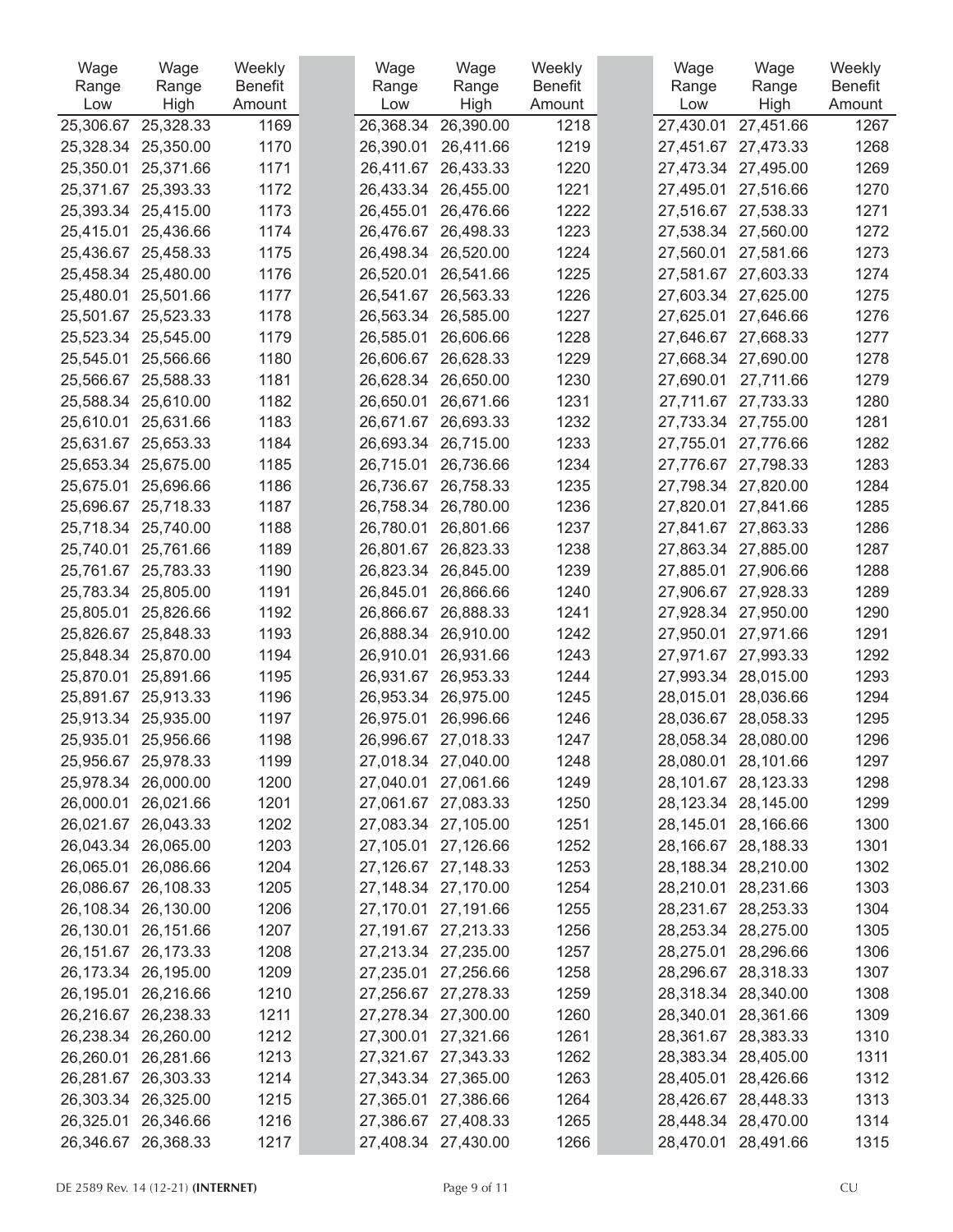| Wage      | Wage                | Weekly  | Wage      | Wage                | Weekly         | Wage      | Wage                | Weekly         |
|-----------|---------------------|---------|-----------|---------------------|----------------|-----------|---------------------|----------------|
| Range     | Range               | Benefit | Range     | Range               | <b>Benefit</b> | Range     | Range               | <b>Benefit</b> |
| Low       | High                | Amount  | Low       | High                | Amount         | Low       | High                | Amount         |
| 28,491.67 | 28,513.33           | 1316    | 29,553.34 | 29,575.00           | 1365           | 30,615.01 | 30,636.66           | 1414           |
| 28,513.34 | 28,535.00           | 1317    | 29,575.01 | 29,596.66           | 1366           | 30,636.67 | 30,658.33           | 1415           |
| 28,535.01 | 28,556.66           | 1318    | 29,596.67 | 29,618.33           | 1367           | 30,658.34 | 30,680.00           | 1416           |
| 28,556.67 | 28,578.33           | 1319    | 29,618.34 | 29,640.00           | 1368           | 30,680.01 | 30,701.66           | 1417           |
| 28,578.34 | 28,600.00           | 1320    | 29,640.01 | 29,661.66           | 1369           | 30,701.67 | 30,723.33           | 1418           |
| 28,600.01 | 28,621.66           | 1321    | 29,661.67 | 29,683.33           | 1370           | 30,723.34 | 30,745.00           | 1419           |
| 28,621.67 | 28,643.33           | 1322    | 29,683.34 | 29,705.00           | 1371           | 30,745.01 | 30,766.66           | 1420           |
| 28,643.34 | 28,665.00           | 1323    | 29,705.01 | 29,726.66           | 1372           | 30,766.67 | 30,788.33           | 1421           |
| 28,665.01 | 28,686.66           | 1324    | 29,726.67 | 29,748.33           | 1373           | 30,788.34 | 30,810.00           | 1422           |
| 28,686.67 | 28,708.33           | 1325    | 29,748.34 | 29,770.00           | 1374           | 30,810.01 | 30,831.66           | 1423           |
| 28,708.34 | 28,730.00           | 1326    | 29,770.01 | 29,791.66           | 1375           | 30,831.67 | 30,853.33           | 1424           |
| 28,730.01 | 28,751.66           | 1327    | 29,791.67 | 29,813.33           | 1376           | 30,853.34 | 30,875.00           | 1425           |
| 28,751.67 | 28,773.33           | 1328    | 29,813.34 | 29,835.00           | 1377           | 30,875.01 | 30,896.66           | 1426           |
| 28,773.34 | 28,795.00           | 1329    | 29,835.01 | 29,856.66           | 1378           | 30,896.67 | 30,918.33           | 1427           |
| 28,795.01 | 28,816.66           | 1330    | 29,856.67 | 29,878.33           | 1379           | 30,918.34 | 30,940.00           | 1428           |
| 28,816.67 | 28,838.33           | 1331    | 29,878.34 | 29,900.00           | 1380           | 30,940.01 | 30,961.66           | 1429           |
| 28,838.34 | 28,860.00           | 1332    | 29,900.01 | 29,921.66           | 1381           | 30,961.67 | 30,983.33           | 1430           |
| 28,860.01 | 28,881.66           | 1333    | 29,921.67 | 29,943.33           | 1382           | 30,983.34 | 31,005.00           | 1431           |
| 28,881.67 | 28,903.33           | 1334    | 29,943.34 | 29,965.00           | 1383           | 31,005.01 | 31,026.66           | 1432           |
| 28,903.34 | 28,925.00           | 1335    | 29,965.01 | 29,986.66           | 1384           | 31,026.67 | 31,048.33           | 1433           |
| 28,925.01 | 28,946.66           | 1336    | 29,986.67 | 30,008.33           | 1385           | 31,048.34 | 31,070.00           | 1434           |
| 28,946.67 | 28,968.33           | 1337    | 30,008.34 | 30,030.00           | 1386           | 31,070.01 | 31,091.66           | 1435           |
| 28,968.34 | 28,990.00           | 1338    | 30,030.01 | 30,051.66           | 1387           | 31,091.67 | 31,113.33           | 1436           |
| 28,990.01 | 29,011.66           | 1339    | 30,051.67 | 30,073.33           | 1388           | 31,113.34 | 31,135.00           | 1437           |
| 29,011.67 | 29,033.33           | 1340    | 30,073.34 | 30,095.00           | 1389           | 31,135.01 | 31,156.66           | 1438           |
| 29,033.34 | 29,055.00           | 1341    | 30,095.01 | 30,116.66           | 1390           | 31,156.67 | 31,178.33           | 1439           |
| 29,055.01 | 29,076.66           | 1342    | 30,116.67 | 30,138.33           | 1391           | 31,178.34 | 31,200.00           | 1440           |
| 29,076.67 | 29,098.33           | 1343    | 30,138.34 | 30,160.00           | 1392           | 31,200.01 | 31,221.66           | 1441           |
| 29,098.34 | 29,120.00           | 1344    | 30,160.01 | 30,181.66           | 1393           | 31,221.67 | 31,243.33           | 1442           |
| 29,120.01 | 29,141.66           | 1345    | 30,181.67 | 30,203.33           | 1394           | 31,243.34 | 31,265.00           | 1443           |
|           | 29,141.67 29,163.33 | 1346    |           | 30,203.34 30,225.00 | 1395           | 31,265.01 | 31,286.66           | 1444           |
|           | 29,163.34 29,185.00 | 1347    | 30,225.01 | 30,246.66           | 1396           | 31,286.67 | 31,308.33           | 1445           |
|           | 29,185.01 29,206.66 | 1348    |           | 30,246.67 30,268.33 | 1397           |           | 31,308.34 31,330.00 | 1446           |
|           | 29,206.67 29,228.33 | 1349    |           | 30,268.34 30,290.00 | 1398           | 31,330.01 | 31,351.66           | 1447           |
| 29,228.34 | 29,250.00           | 1350    | 30,290.01 | 30,311.66           | 1399           | 31,351.67 | 31,373.33           | 1448           |
|           | 29,250.01 29,271.66 | 1351    |           | 30,311.67 30,333.33 | 1400           |           | 31,373.34 31,395.00 | 1449           |
|           | 29,271.67 29,293.33 | 1352    |           | 30,333.34 30,355.00 | 1401           | 31,395.01 | 31,416.66           | 1450           |
|           | 29,293.34 29,315.00 | 1353    | 30,355.01 | 30,376.66           | 1402           | 31,416.67 | 31,438.33           | 1451           |
| 29,315.01 | 29,336.66           | 1354    | 30,376.67 | 30,398.33           | 1403           | 31,438.34 | 31,460.00           | 1452           |
|           | 29,336.67 29,358.33 | 1355    |           | 30,398.34 30,420.00 | 1404           | 31,460.01 | 31,481.66           | 1453           |
|           | 29,358.34 29,380.00 | 1356    |           | 30,420.01 30,441.66 | 1405           |           | 31,481.67 31,503.33 | 1454           |
| 29,380.01 | 29,401.66           | 1357    |           | 30,441.67 30,463.33 | 1406           | 31,503.34 | 31,525.00           | 1455           |
|           | 29,401.67 29,423.33 | 1358    |           | 30,463.34 30,485.00 | 1407           | 31,525.01 | 31,546.66           | 1456           |
|           |                     |         |           |                     |                |           |                     |                |
|           | 29,423.34 29,445.00 | 1359    |           | 30,485.01 30,506.66 | 1408           | 31,546.67 | 31,568.33           | 1457           |
|           | 29,445.01 29,466.66 | 1360    |           | 30,506.67 30,528.33 | 1409           | 31,568.34 | 31,590.00           | 1458           |
| 29,466.67 | 29,488.33           | 1361    | 30,528.34 | 30,550.00           | 1410           | 31,590.01 | 31,611.66           | 1459           |
|           | 29,488.34 29,510.00 | 1362    | 30,550.01 | 30,571.66           | 1411           | 31,611.67 | 31,633.33           | 1460           |
|           | 29,510.01 29,531.66 | 1363    |           | 30,571.67 30,593.33 | 1412           |           | 31,633.34 31,655.00 | 1461           |
|           | 29,531.67 29,553.33 | 1364    |           | 30,593.34 30,615.00 | 1413           | 31,655.01 | 31,676.66           | 1462           |